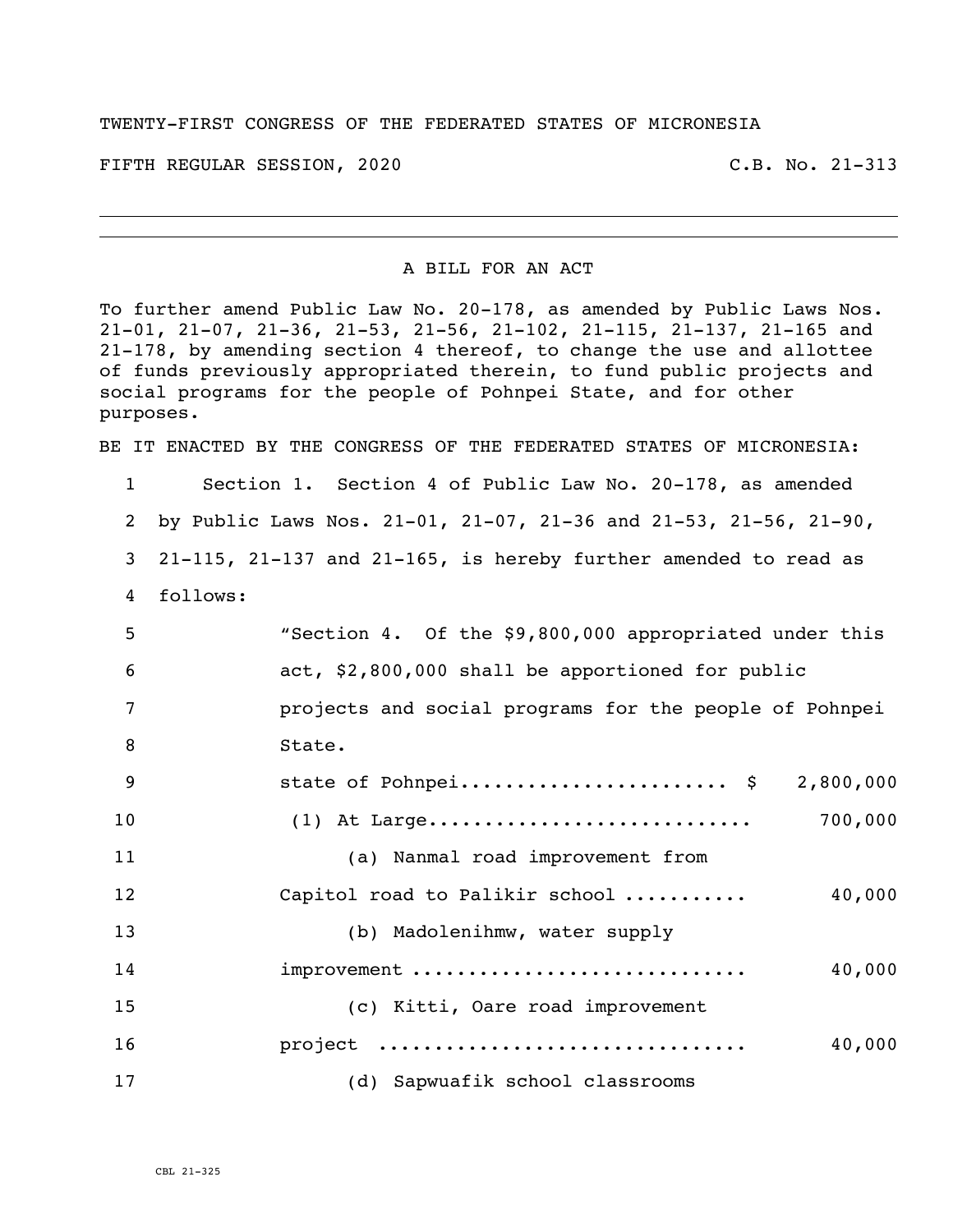C.B. No. 21-313

| $\mathbf{1}$   | repair and maintenance  \$             | 15,000  |
|----------------|----------------------------------------|---------|
| $\overline{2}$ | (dl) Sapwuafik transportation          |         |
| 3              | equipment purchase and fuel purchase   | 20,362  |
| 4              | (e) Sokehs Municipal retaining wall    | 40,000  |
| 5              | (f) Play ground for children in        |         |
| 6              | Danpei and Mwalok                      | 15,000  |
| 7              | (g) Pohnpei State police vehicle       | 25,000  |
| 8              | (h) Public Safety Fish and             |         |
| 9              | Wildlife Outboard motor                | 17,000  |
| 10             | (i) Nanwelin Rohi road repair          |         |
| 11             | and improvement                        | 15,000  |
| 12             | (j) Lewetik Sokehs Community           |         |
| 13             | Center renovation                      | 15,000  |
| 14             | (k) Pohnpei - Guam apprenticeship      |         |
| 15             | Program                                | 20,000  |
| 16             | (1) UCCP Kolonia Community Center      |         |
| 17             | Access road/parking                    | 77,000  |
| 18             | (m) Pohnpei road improvement (coral    |         |
| 19             | purchase, culvert and drainage, labor) | 30,000  |
| 20             | (n) Madolenihmw, Enipoas to            |         |
| 21             | Wapar secondary road repair            | 15,000  |
| 22             | (o) Kitti, Meilap, Dien, shore         |         |
| 23             | access road and slipway                | 35,000  |
| 24             | (p) Mwakot, Kitti road maintenance/    |         |
| 25             | paving                                 | 100,000 |
|                |                                        |         |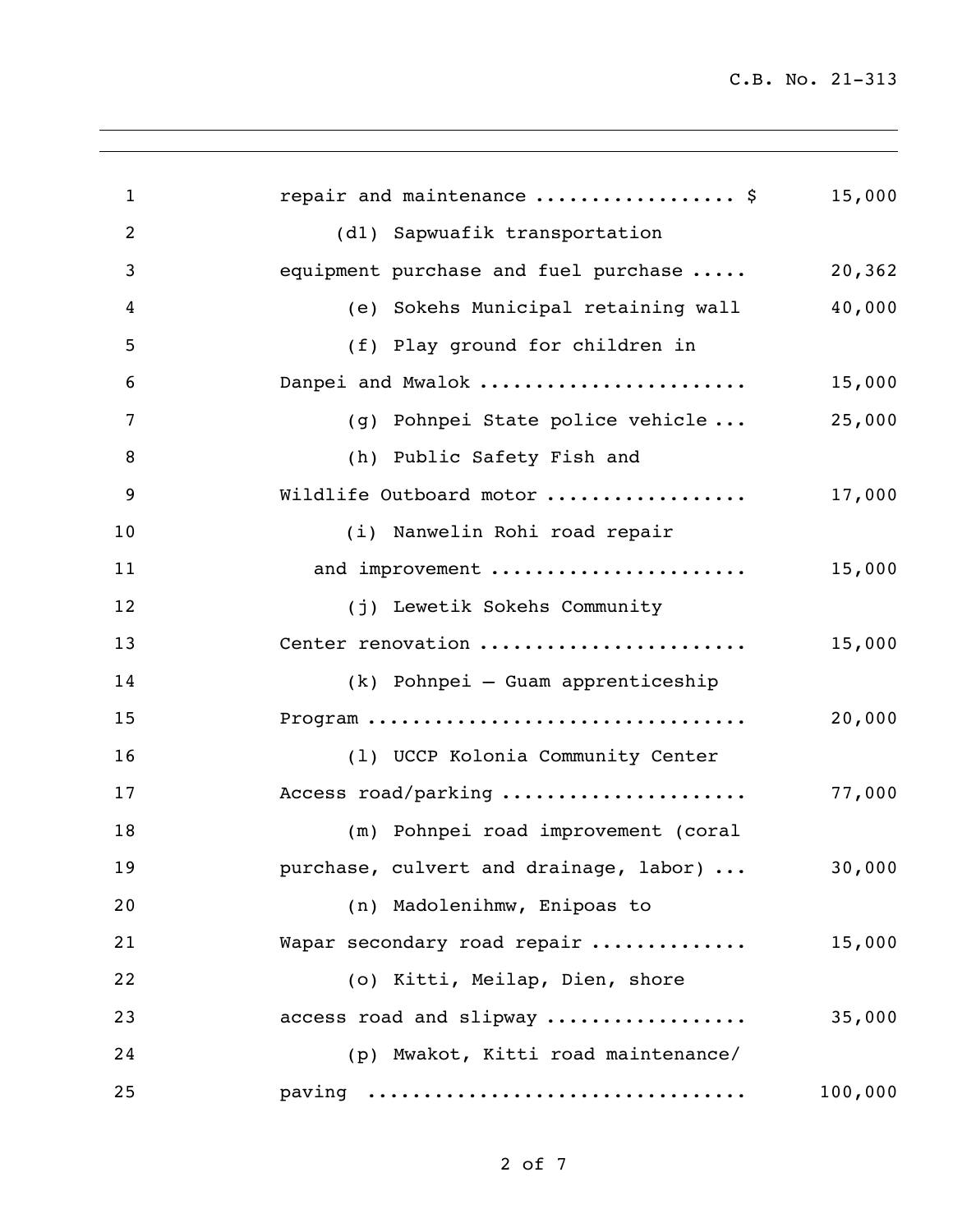C.B. No. 21-313

| (q) Pohnpei household water                  |         |
|----------------------------------------------|---------|
| system improvement  \$                       | 66,053  |
| NMS School fencing<br>(r)                    | 20,000  |
| Madolenihmw Constitution/<br>(S)             |         |
| activities/sports events                     | 6,000   |
| (t) Outreach program                         | 10,691  |
| (u) Students' needs                          | 27,894  |
| $(v)$ MicSem building renovation             | 10,000  |
| (2) Election District No. 1                  | 700,000 |
| Seidokonowa road one project<br>(a)          | 60,000  |
| Seidokonowa road two project<br>(b)          | 35,000  |
| Pohnrakied dock project<br>(C)               | 40,000  |
| RSP Classroom chairs and tables<br>(d)       | 12,000  |
| Sapwohn basketball court construction<br>(e) | 30,000  |
| Peidie mangrove pathway project<br>(f)       | $-0-$   |
| Solar lights<br>(g)                          | 35,000  |
| Beautification project<br>(h)                | 30,000  |
| (i) Nanpohnmal road/bridges                  |         |
| improvement                                  | $-0-$   |
| (j) Sokehs Constitution                      |         |
| Convention subsidy                           | 30,000  |
| $(k)$ Communication                          | 40,000  |
| (1) Sapwuahfik Nan Pepper                    |         |
| Community building                           | 15,000  |
| $(m)$ Sokehs ridge cleaning                  | 18,000  |
|                                              |         |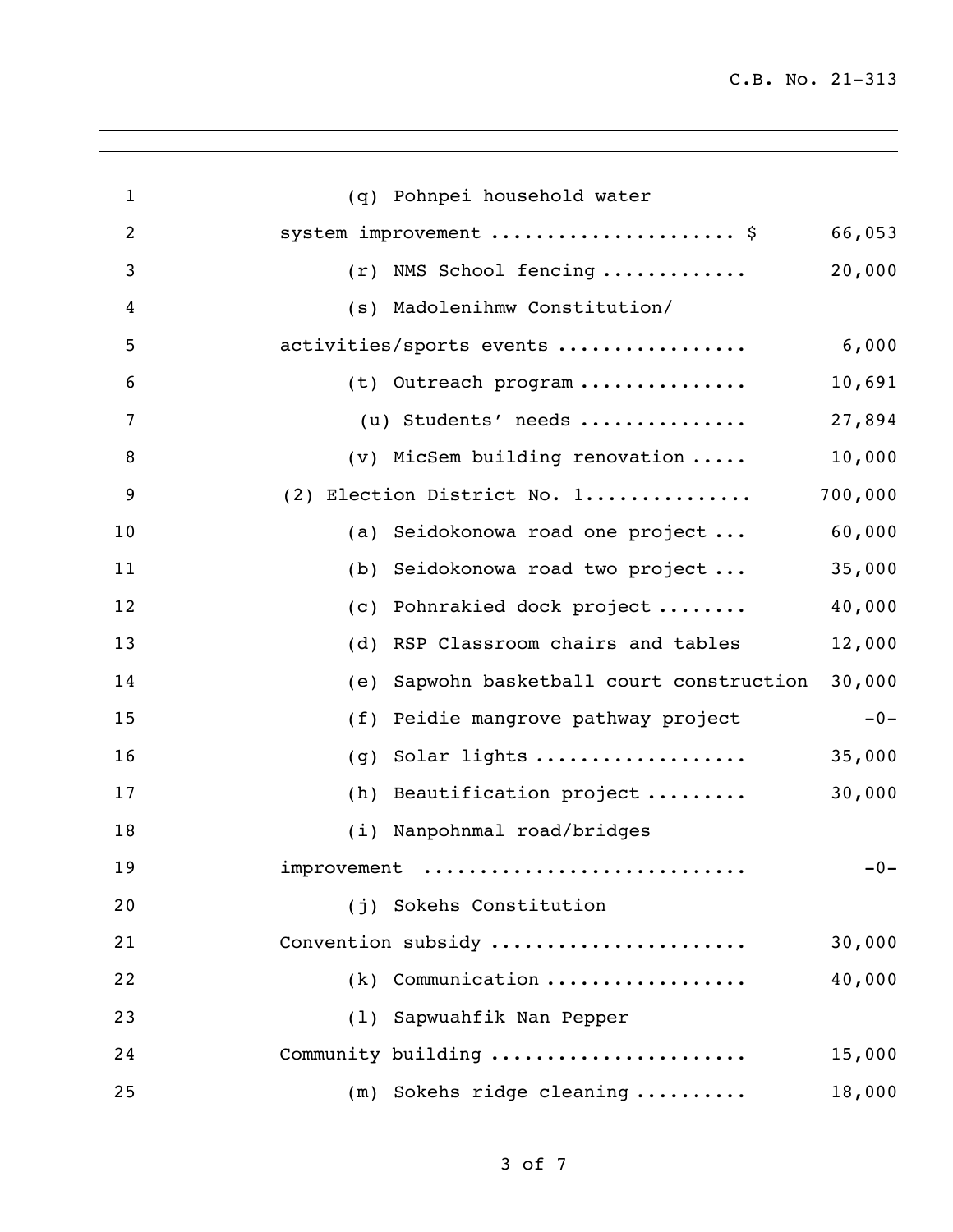| $\mathbf{1}$   | Saint Barnabas Community Nahs. \$<br>(n)     | 20,000  |
|----------------|----------------------------------------------|---------|
| $\overline{2}$ | Pohnpei Utility Corporation subsidy<br>(0)   | 50,000  |
| 3              | Sokehs Council subsidy<br>(p)                | 10,000  |
| 4              | (q) COM-FSM students outstanding             |         |
| 5              | payment/tuition                              | 10,000  |
| 6              | (r) Palikir Elementary School food stall     | 25,000  |
| 7              | (s) Purchase of school buses and             |         |
| 8              | associated costs                             | 150,000 |
| 9              | (t) Christmas lighting project               | 10,000  |
| 10             | (u) Community House Renovation-              |         |
| 11             | Eir Community                                | 20,000  |
| 12             | (v) [Kolonia Town Government transportation] |         |
| 13             | Outstanding debt for Kolonia Town Government | 20,000  |
| 14             | (w) Transportation needs/equipments          | 15,000  |
| 15             | Culvert pipes<br>(x)                         | 5,000   |
| 16             | Kepinkep pave road<br>(y)                    | 15,000  |
| 17             | (z) Kolonia Town Government boom             |         |
| 18             | truck repair                                 | 5,000   |
| 19             | $(3)$ Election District No. 2                | 700,000 |
| 20             | (a) Travel needs                             | 25,000  |
| 21             | (b) Community Outreach and Advocacy          |         |
| 22             | Program                                      | $-0-$   |
| 23             | (c) Medical referral program                 | 30,000  |
| 24             | (d) Students financial assistance            | 20,000  |
| 25             | (e) Meninkeder lapalap subsidy               | 20,000  |
|                |                                              |         |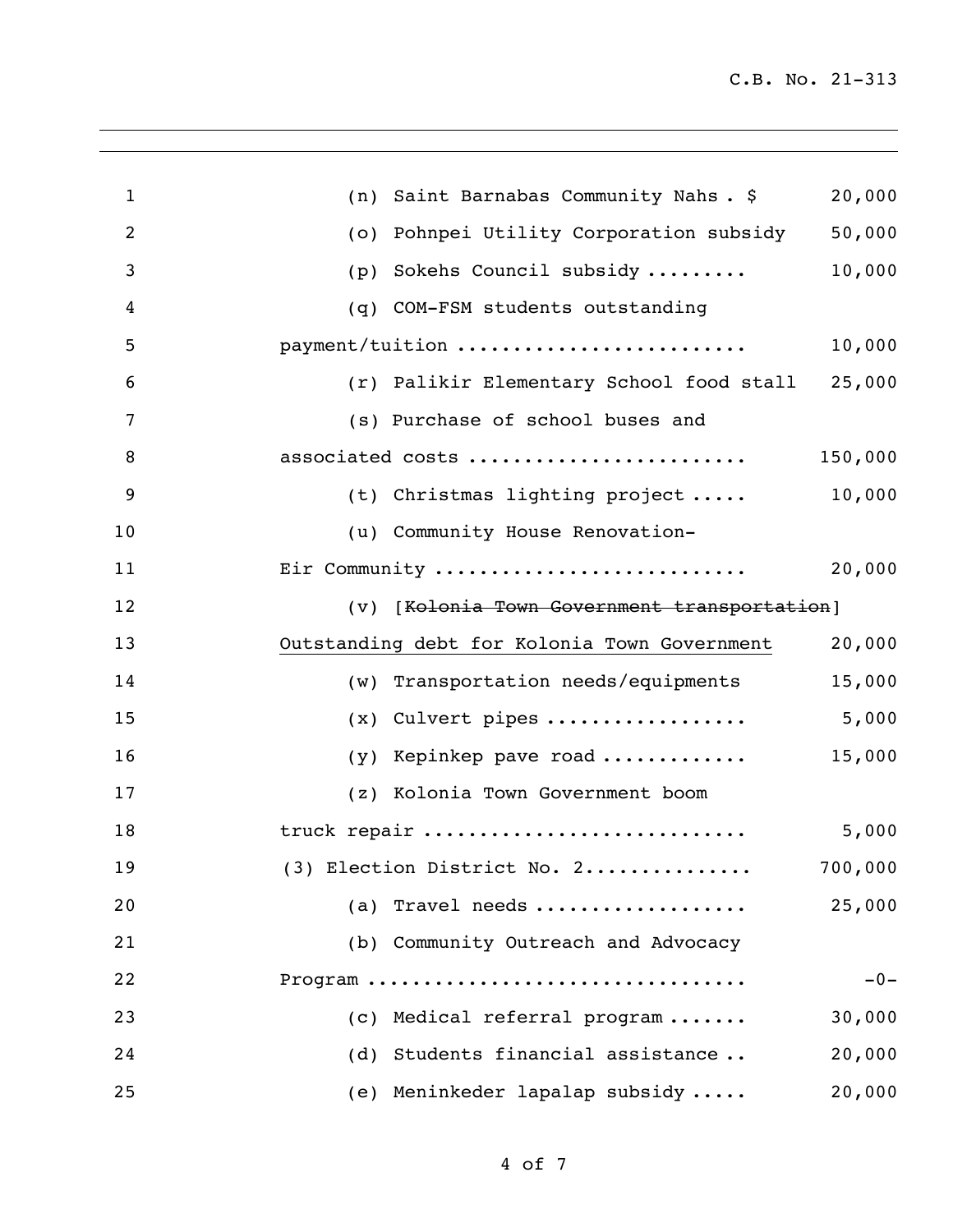| $\mathbf{1}$   | Water Delivery Assistance  \$<br>(f)       | 50,000  |
|----------------|--------------------------------------------|---------|
| $\overline{2}$ | Roads improvement<br>(g)                   | $-0-$   |
| 3              | Kinakapw road (Nixon M) paving.<br>(h)     | 30,000  |
| 4              | Purchase of coral/equipment rental.<br>(i) | 100,000 |
| 5              | Mand community flatbed truck<br>(j)        | $-0-$   |
| 6              | $(k)$ Solar lights                         | $-0-$   |
| 7              | (1) SYO Softball Team to Maui 2019         |         |
| 8              | Liberation Day Celebration                 | 30,000  |
| 9              | $(m)$ Culverts purchase                    | 20,000  |
| 10             | (n) Hazard Mitigation                      | 15,000  |
| 11             | (o) ED#2 Administrative support            | 60,000  |
| 12             | $(p)$ Pohn-Usulap - Kitam                  | 30,000  |
| 13             | (q) ED#2 current and prior obligations     | $-0-$   |
| 14             | $(r)$ Ohwa school subsidy                  | 15,000  |
| 15             | (s) APIPA conference associated costs      | $-0-$   |
| 16             | (t) Dien and Pehleng Pepper                |         |
| 17             | Development Association                    | 10,000  |
| 18             | (u) Kepindau Church Civic Center           | 25,000  |
| 19             | (v) UCCP Summit implementation current     |         |
| 20             | and prior obligations                      | 15,000  |
| 21             | Nan Mand rockwall<br>(w)                   | 15,000  |
| 22             | (x) Pihs Community Flatbed                 | 10,000  |
| 23             | Students' residing abroad<br>(y)           |         |
| 24             | financial assistance                       | 25,000  |
| 25             | (z) Pohnpeian Student Association-         |         |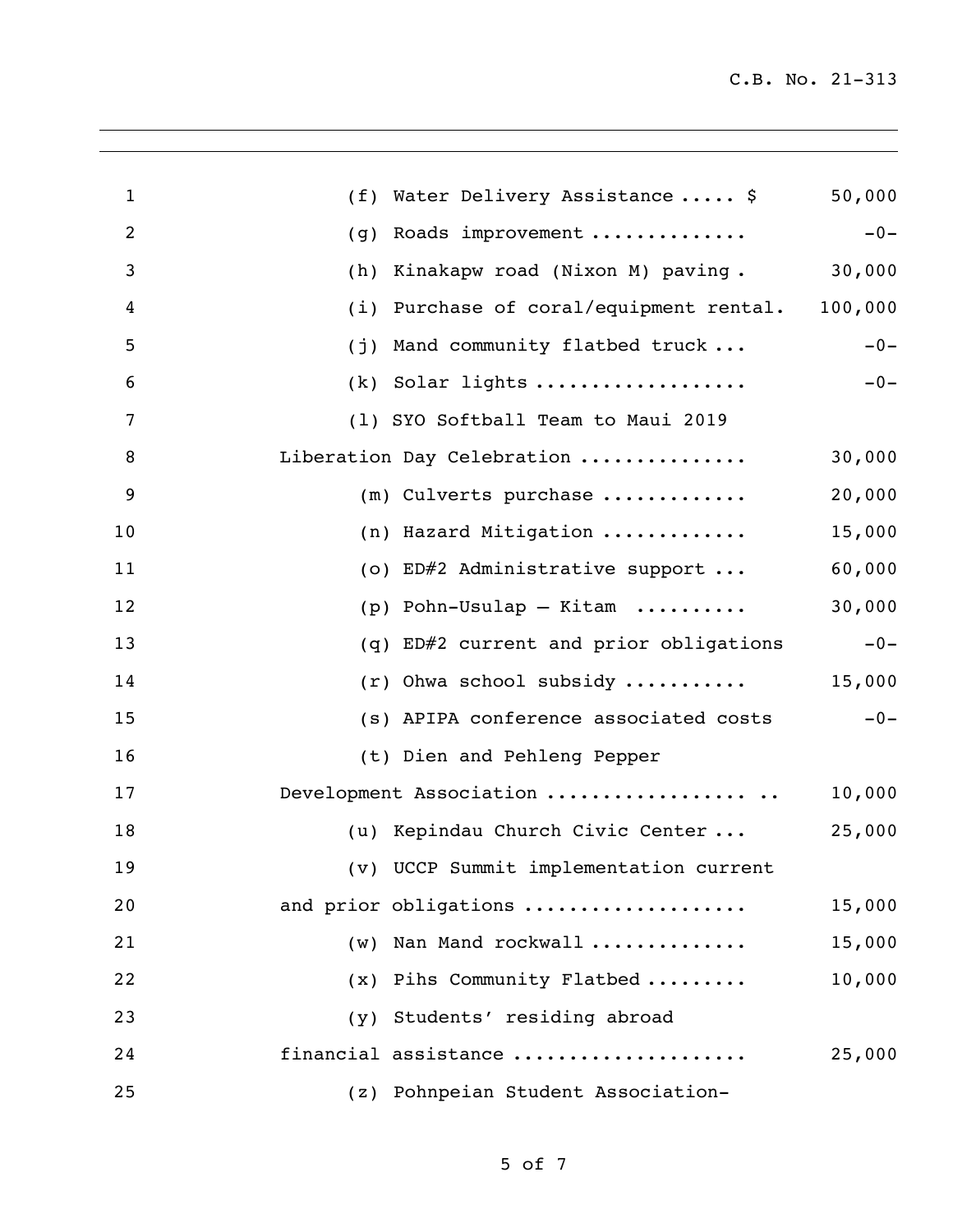C.B. No. 21-313

| $\mathbf{1}$   | University of Guam  \$                  | 5,000   |
|----------------|-----------------------------------------|---------|
| 2              | (aa) Lewetik, Kitti civic center        | 20,000  |
| 3              | (ab) Pihs, Madolenihmw road paving      | 85,000  |
| 4              | (ac) Pohnpei Chamber of Commerce        | 10,000  |
| 5              | (ad) ED $#2$ vehicle purchase           | 10,000  |
| 6              | (ae) Marine Environment Research        |         |
| $\overline{7}$ | Institute of Pohnpei (MERIP)            | 25,000  |
| 8              | (4) Election District No. 3             | 700,000 |
| 9              | (a) Students summer program             |         |
| 10             | financial support/Tuition costs for     |         |
| 11             | First Year Xavier students              | 50,000  |
| 12             | (b) Micronesian Baseball                |         |
| 13             | Classic financial support               | 30,000  |
| 14             | (c) Nett Solar streetlights             | 100,000 |
| 15             | (d) Pingelap Municipal                  |         |
| 16             | Government public projects and subsidy  | 50,000  |
| 17             | (e) Mwokilloa Municipal                 |         |
| 18             | Government public projects and subsidy  | 50,000  |
| 19             | (f) Pahn-parahdo, Nett roads paving     | 75,000  |
| 20             | (g) Otohi, U roads paving               | 85,000  |
| 21             | (h) Medical referral                    | 20,000  |
| 22             | (i) Community Outreach                  |         |
| 23             | and Advocacy Program                    | 50,000  |
| 24             | (j) Purchase of coral filling materials | 50,000  |
| 25             | (k) Nett Civic Center                   | 50,000  |
|                |                                         |         |